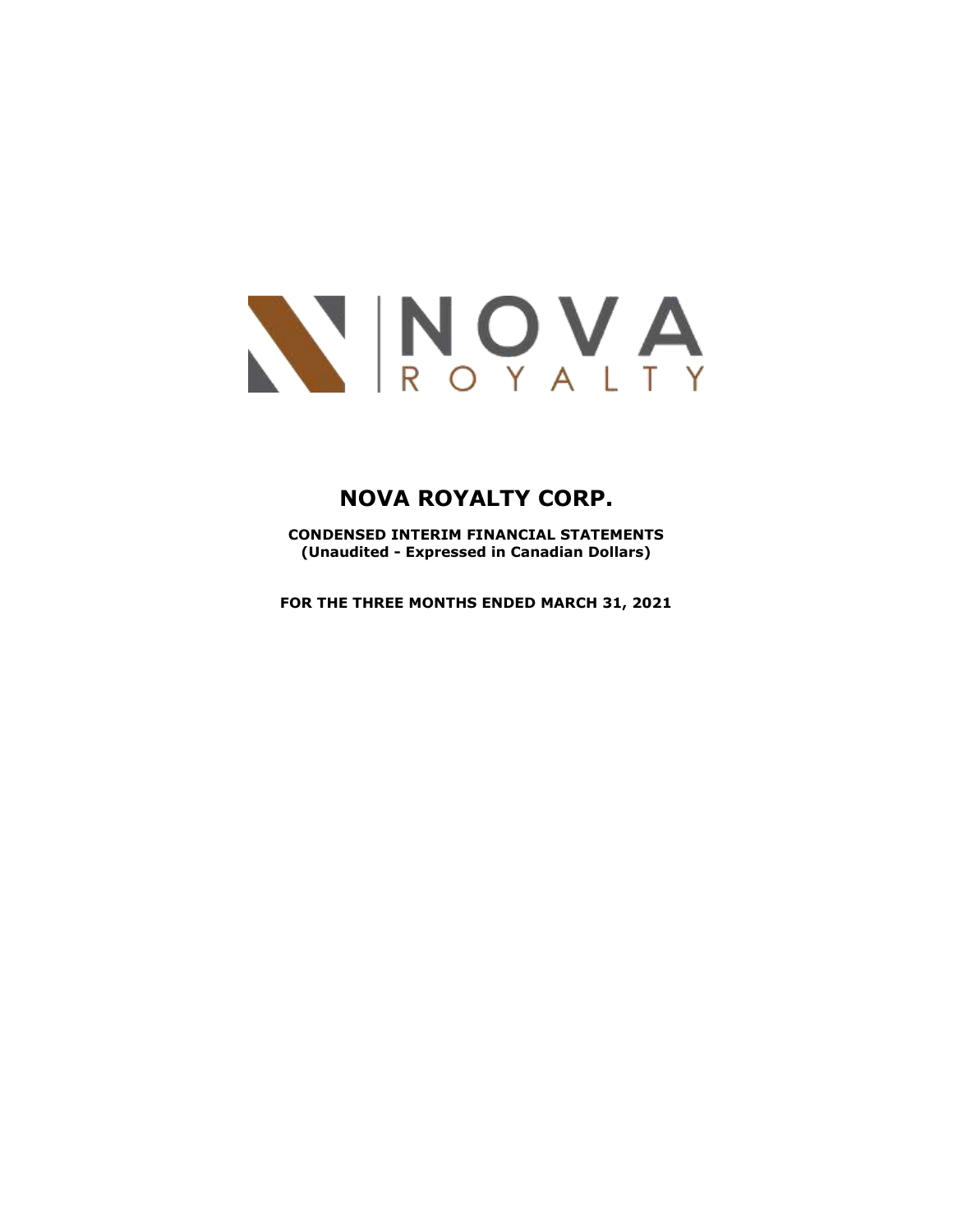CONDENSED INTERIM STATEMENTS OF FINANCIAL POSITION (Unaudited - Expressed in Canadian Dollars)

|                                                   | March 31                | December 31            |
|---------------------------------------------------|-------------------------|------------------------|
|                                                   | 2021                    | 2020                   |
| <b>ASSETS</b>                                     |                         |                        |
| <b>Current assets</b>                             |                         |                        |
| Cash                                              | \$2,638,872             | \$5,400,687            |
| Receivables (Note 3)                              | 103,125                 | 75,484                 |
| Prepaid expenses                                  | 209,027                 | 86,626                 |
| <b>Total current assets</b>                       | 2,951,024               | $\overline{5,562,797}$ |
| <b>Non-current assets</b>                         |                         |                        |
| Royalty interests (Note 4)                        | 64,945,525              | 29,859,355             |
| Deferred acquisition costs (Note 5)               |                         | 75,658                 |
| <b>Total non-current assets</b>                   | 64,945,525              | 29,935,013             |
| <b>TOTAL ASSETS</b>                               | \$67,896,549            | \$35,497,810           |
|                                                   |                         |                        |
| <b>LIABILITIES AND EQUITY</b>                     |                         |                        |
| <b>LIABILITIES</b>                                |                         |                        |
| <b>Current liabilities</b>                        |                         |                        |
| Accounts payable and accrued liabilities (Note 6) | \$2,468,196 \$3,769,570 |                        |
| <b>Total current liabilities</b>                  | 2,468,196               | 3,769,570              |
| <b>Non-current liabilities</b>                    |                         |                        |
| Other payables (Note 6)                           | 634,250                 | 637,046                |
| Convertible debenture (Note 7)                    | 4,499,379               | 3,026,912              |
| <b>Total non-current liabilities</b>              | 5,133,629               | 3,663,958              |
| <b>Total liabilities</b>                          | 7,601,825               | 7,433,528              |
| <b>EQUITY</b>                                     |                         |                        |
| Share capital (Note 8)                            | 64,438,911              | 31,134,746             |
| Commitment to issue shares                        | 191,751                 | 28,572                 |
| Reserves                                          | 1,240,463               | 1,327,472              |
| Deficit                                           | (5,576,401)             | (4,426,508)            |
| <b>Total equity</b>                               | 60,294,724              | 28,064,282             |
| <b>TOTAL LIABILITIES AND EQUITY</b>               | \$67,896,549            | \$35,497,810           |
|                                                   |                         |                        |

#### **Nature of operations and going concern** (Note 1) **Commitments** (Note 12) **Events after reporting date** (Note 13)

These condensed interim financial statements were authorized for issuance by the Board of Directors on May 26, 2021.

#### **Approved by the Board of Directors**

*"Alex Tsukernik"* Director *"E.B. Tucker"* Director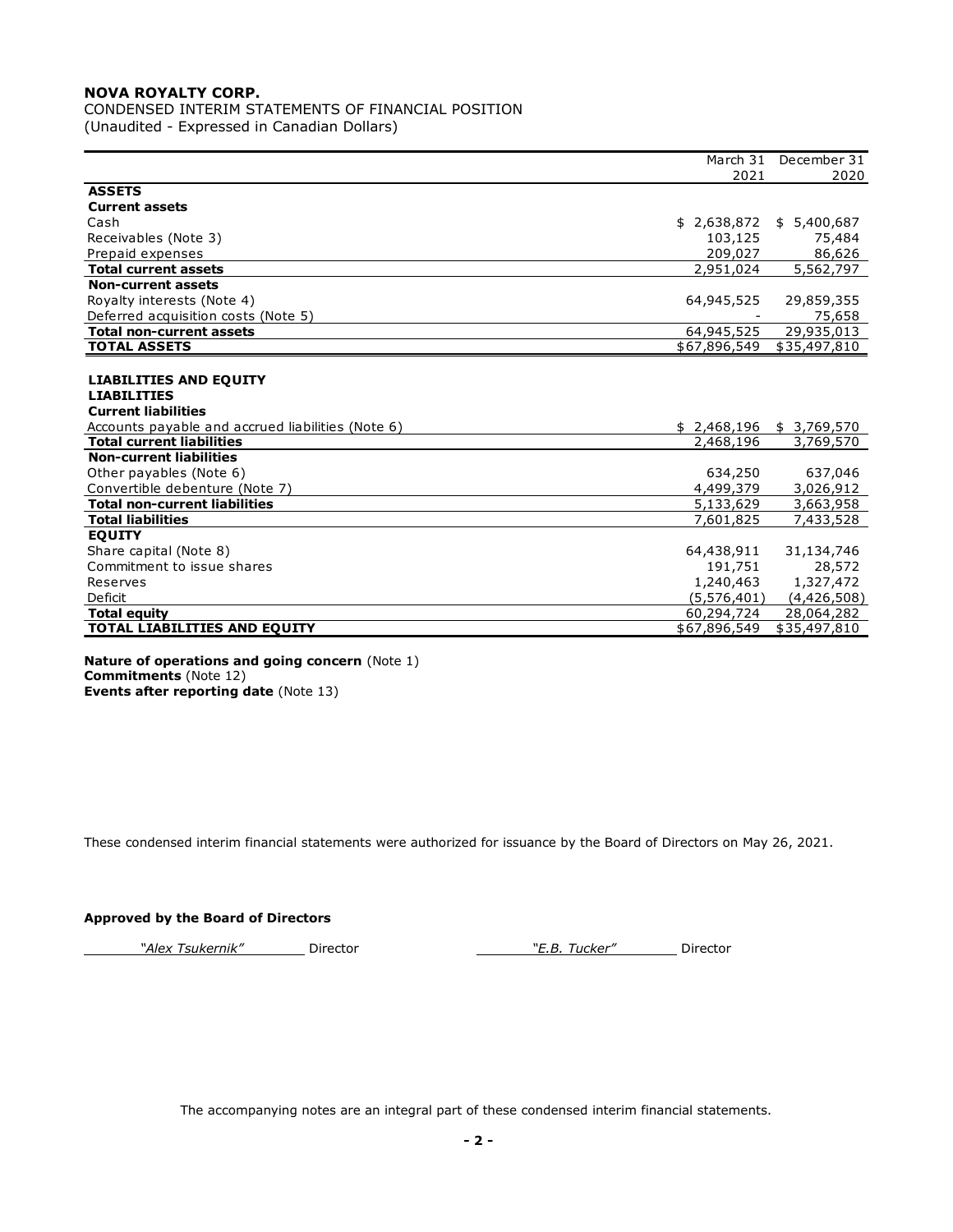CONDENSED INTERIM STATEMENTS OF LOSS AND COMPREHENSIVE LOSS (Unaudited - Expressed in Canadian Dollars)

|                                                          |     |               | Three months Three months |
|----------------------------------------------------------|-----|---------------|---------------------------|
|                                                          |     | ended         | ended                     |
|                                                          |     | March 31      | March 31                  |
| Revenue and other income                                 | \$. | 2021<br>2,073 | \$<br>2020                |
| <b>General and administrative expenses</b>               |     |               |                           |
| Consulting fees (Note 9)                                 |     | 370,123       | 77,157                    |
| Office and administrative expenses                       |     | 75,176        | 9,326                     |
| Professional fees (Note 9)                               |     | 124,437       | 53,793                    |
| Share-based payments (Note 8 and 9)                      |     | 295,434       | 517,325                   |
| Transfer agent and filing fees                           |     | 70,383        | 2,500                     |
| Travel and related expenses                              |     | 564           | 7,390                     |
|                                                          |     | 936,117       | 667,491                   |
| <b>Loss from operations</b>                              |     | (934, 044)    | (667, 491)                |
| Interest and accretion on convertible debenture (Note 7) |     | (159, 535)    |                           |
| Other expenses                                           |     | (66, 538)     |                           |
| Foreign exchange gain (loss)                             |     | (9,147)       | 127,238                   |
| Loss before income taxes                                 |     | (1,169,264)   | (540,253)                 |
| Deferred income tax recovery                             |     | 19,371        |                           |
| Loss and comprehensive loss                              |     | \$(1,149,893) | \$<br>(540, 253)          |
|                                                          |     |               |                           |
| Basic and diluted loss per share                         | \$  | $(0.02)$ \$   | (0.02)                    |
| Weighted average number of shares outstanding            |     | 68,211,037    | 23,231,557                |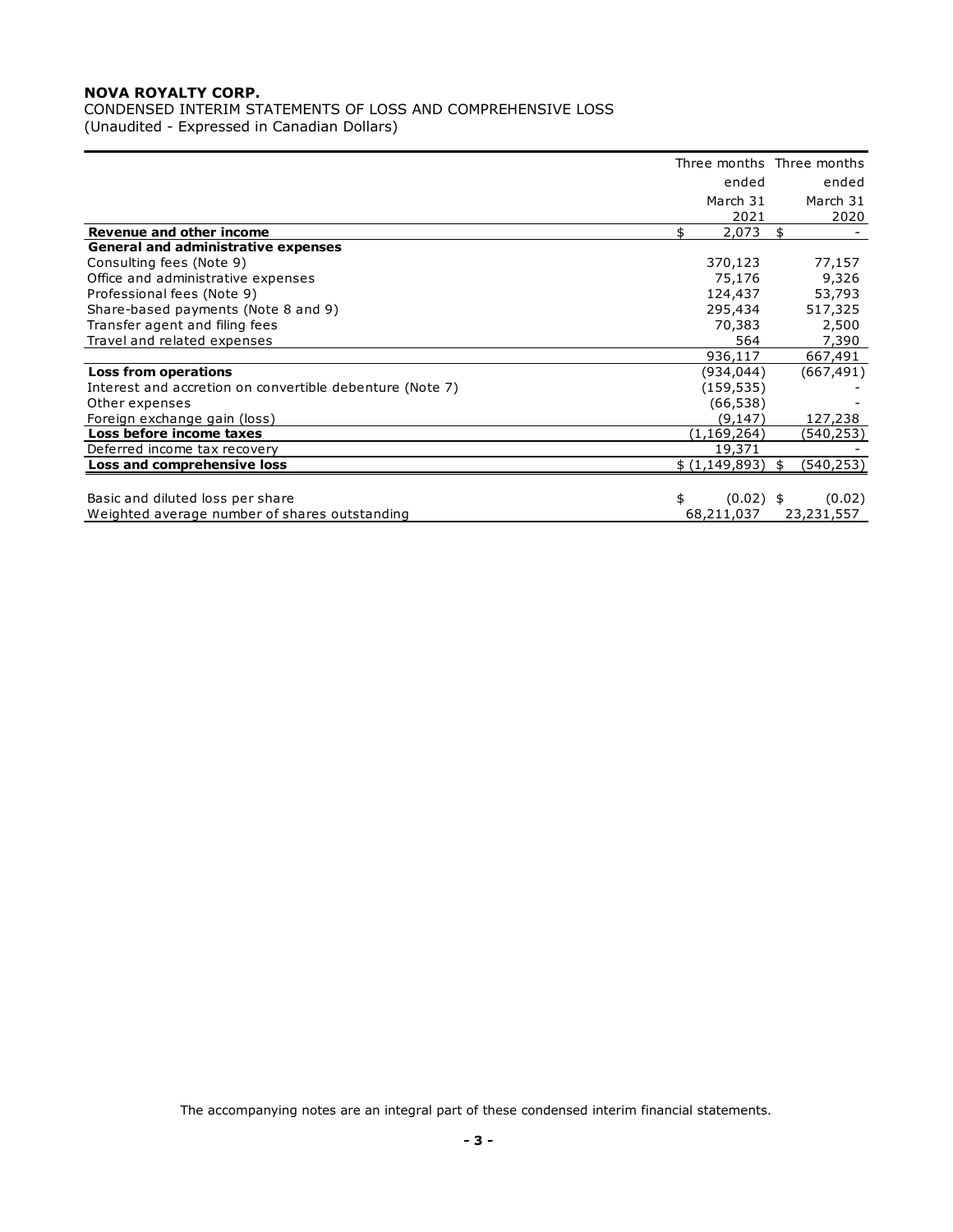## CONDENSED INTERIM STATEMENTS OF CASH FLOWS

(Unaudited - Expressed in Canadian Dollars)

|                                                       |                   | Three months Three months |
|-------------------------------------------------------|-------------------|---------------------------|
|                                                       | ended             | ended                     |
|                                                       | March 31          | March 31                  |
|                                                       | 2021              | 2020                      |
| <b>CASH FLOWS FROM OPERATING ACTIVITIES</b>           |                   |                           |
| Loss for the period                                   | $$(1,149,893)$ \$ | (540, 253)                |
| Items not affecting cash:                             |                   |                           |
| Unrealized foreign exchange effect on cash            | 1,415             | (142, 536)                |
| Share-based payments                                  | 295,434           | 517,325                   |
| Interest and accretion on convertible debenture       | 159,535           |                           |
| Deferred income tax recovery                          | (19, 371)         |                           |
|                                                       |                   |                           |
| Changes in non-cash operating working capital items   |                   |                           |
| Receivables                                           | (27, 641)         | (53, 279)                 |
| Prepaid expenses                                      | (122, 401)        | (80)                      |
| Accounts payable and accrued liabilities              | (350, 948)        | 167,403                   |
| Net cash used in operating activities                 | (1, 213, 870)     | (51, 420)                 |
|                                                       |                   |                           |
| <b>CASH FLOWS FROM INVESTING ACTIVITIES</b>           |                   |                           |
| Acquisition of royalty interests                      | (13, 323, 227)    | (3,040,809)               |
| Net cash used in investing activities                 | (13, 323, 227)    | (3,040,809)               |
|                                                       |                   |                           |
| <b>CASH FLOWS FROM FINANCING ACTIVITIES</b>           |                   |                           |
| Shares issued                                         | 824,897           |                           |
| Special warrants issued                               |                   | 5,846,586                 |
| Share issue costs                                     | (41, 018)         | (239, 232)                |
| Convertible debenture                                 | 5,000,000         |                           |
| Financing costs for convertible debenture             | (296,061)         |                           |
| Standby charges paid                                  | (8, 255)          |                           |
| Exercise of stock options and share purchase warrants | 6,294,856         |                           |
| Net cash provided by financing activities             | 11,774,419        | 5,607,354                 |
|                                                       |                   |                           |
| Effect of exchange rate changes on cash               | 863               | 142,536                   |
|                                                       |                   |                           |
| Change in cash                                        | (2,761,815)       | 2,657,661                 |
| Cash, beginning of period                             | 5,400,687         | 157,098                   |
| Cash, end of period                                   | \$2,638,872       | \$2,814,759               |
|                                                       |                   |                           |

**Supplemental disclosure with respect to cash flows** (Note 10)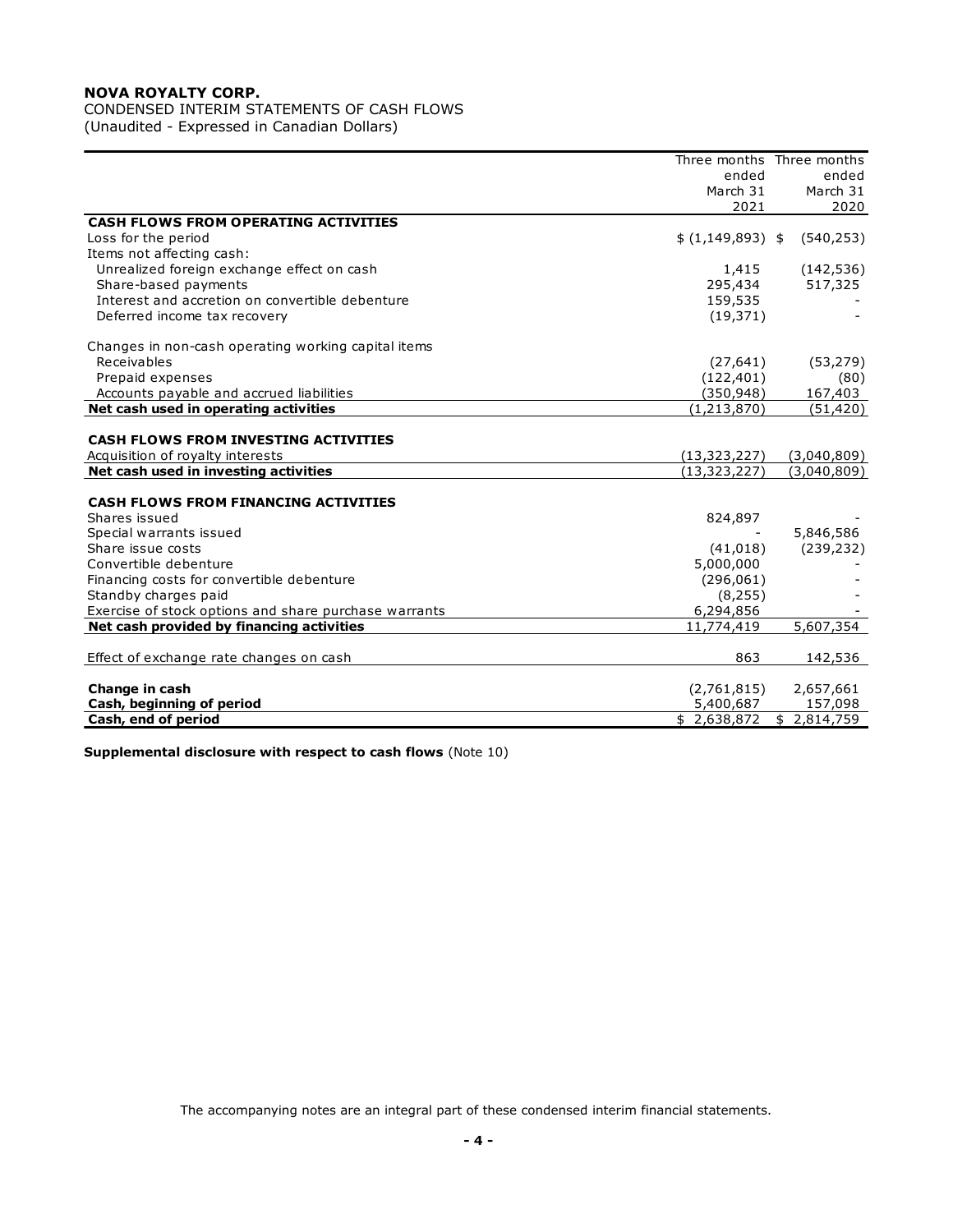| CONDENSED INTERIM STATEMENTS OF CHANGES IN EQUITY<br>(Unaudited - Expressed in Canadian Dollars) |            |             |                          |             |                   |                 |
|--------------------------------------------------------------------------------------------------|------------|-------------|--------------------------|-------------|-------------------|-----------------|
|                                                                                                  |            |             | Commitment               |             |                   |                 |
|                                                                                                  | Number     | Share       | to issue                 |             |                   | <b>Total</b>    |
|                                                                                                  | of shares  | capital     | shares                   | Reserves    | Deficit           | equity          |
| Balance as at December 31, 2019                                                                  | 22,169,618 | \$3,703,537 | $\overline{\phantom{a}}$ | 775.154     | \$(1,005,519)     | 3,473,172<br>\$ |
| Shares issued for cash                                                                           |            |             | $\overline{\phantom{a}}$ | 5,846,586   |                   | 5,846,586       |
| Units issued for royalty interests                                                               | 425,280    | 212,640     |                          |             |                   | 212,640         |
| Special warrant issues costs - cash                                                              |            |             | $\overline{\phantom{a}}$ | (239, 232)  |                   | (239, 232)      |
| Share-based payments                                                                             | 900,000    | 450,000     | $\overline{\phantom{a}}$ | 67,325      |                   | 517,325         |
| Loss for the period                                                                              |            |             |                          |             | (540,253)         | (540, 253)      |
| Balance as at March 31, 2020                                                                     | 23,494,898 | 4,366,177   |                          | \$6,449,833 | $$(1,545,772)$ \$ | 9,270,238       |
|                                                                                                  |            |             |                          |             |                   |                 |

| = 000 - 01 - 01 - 01 - 000<br>Balance as at March 31, 2020 | 23,494,898 | \$4,366,177  |                          | \$6,449,833              | ------                   | \$(1,545,772) \$9,270,238 |
|------------------------------------------------------------|------------|--------------|--------------------------|--------------------------|--------------------------|---------------------------|
|                                                            |            |              |                          |                          |                          |                           |
|                                                            |            |              | Commitment               |                          |                          |                           |
|                                                            | Number     | Share        | to issue                 |                          |                          | <b>Total</b>              |
|                                                            | of shares  | capital      | shares                   | Reserves                 | Deficit                  | equity                    |
| Balance as at December 31, 2020                            | 57,984,249 | \$31,134,746 | \$<br>28,572             | 1,327,472<br>\$          | \$ (4,426,508)           | \$28,064,282              |
| Shares issued for cash                                     | 198,000    | 824,897      |                          |                          |                          | 824,897                   |
| Shares issued for royalty interests                        | 4,648,813  | 22,479,607   | 163,179                  |                          |                          | 22,642,785                |
| Share issue costs                                          |            | (41, 018)    |                          |                          |                          | (41, 018)                 |
| Stock options exercised                                    | 312,500    | 136,636      | $\overline{\phantom{a}}$ | (58, 511)                | $\overline{\phantom{0}}$ | 78,125                    |
| Share purchase warrants exercised                          | 8,580,130  | 6,580,276    | $\overline{\phantom{a}}$ | (363,545)                | $\overline{\phantom{0}}$ | 6,216,731                 |
| Convertible debenture converted                            | 3,535,691  | 3,323,768    |                          | (151, 947)               |                          | 3,171,821                 |
| Convertible debenture - equity component                   |            |              | $\overline{\phantom{a}}$ | 191,560                  |                          | 191,560                   |
| Share-based payments                                       |            |              | $\overline{\phantom{a}}$ | 295,434                  |                          | 295,434                   |
| Loss for the period                                        |            |              |                          | $\overline{\phantom{0}}$ | (1, 149, 893)            | (1, 149, 893)             |
| Balance as at March 31, 2021                               | 75,259,383 | \$64,438,911 | 191,751                  | 1,240,463<br>\$          | \$ (5,576,401)           | \$60,294,724              |
|                                                            |            |              |                          |                          |                          |                           |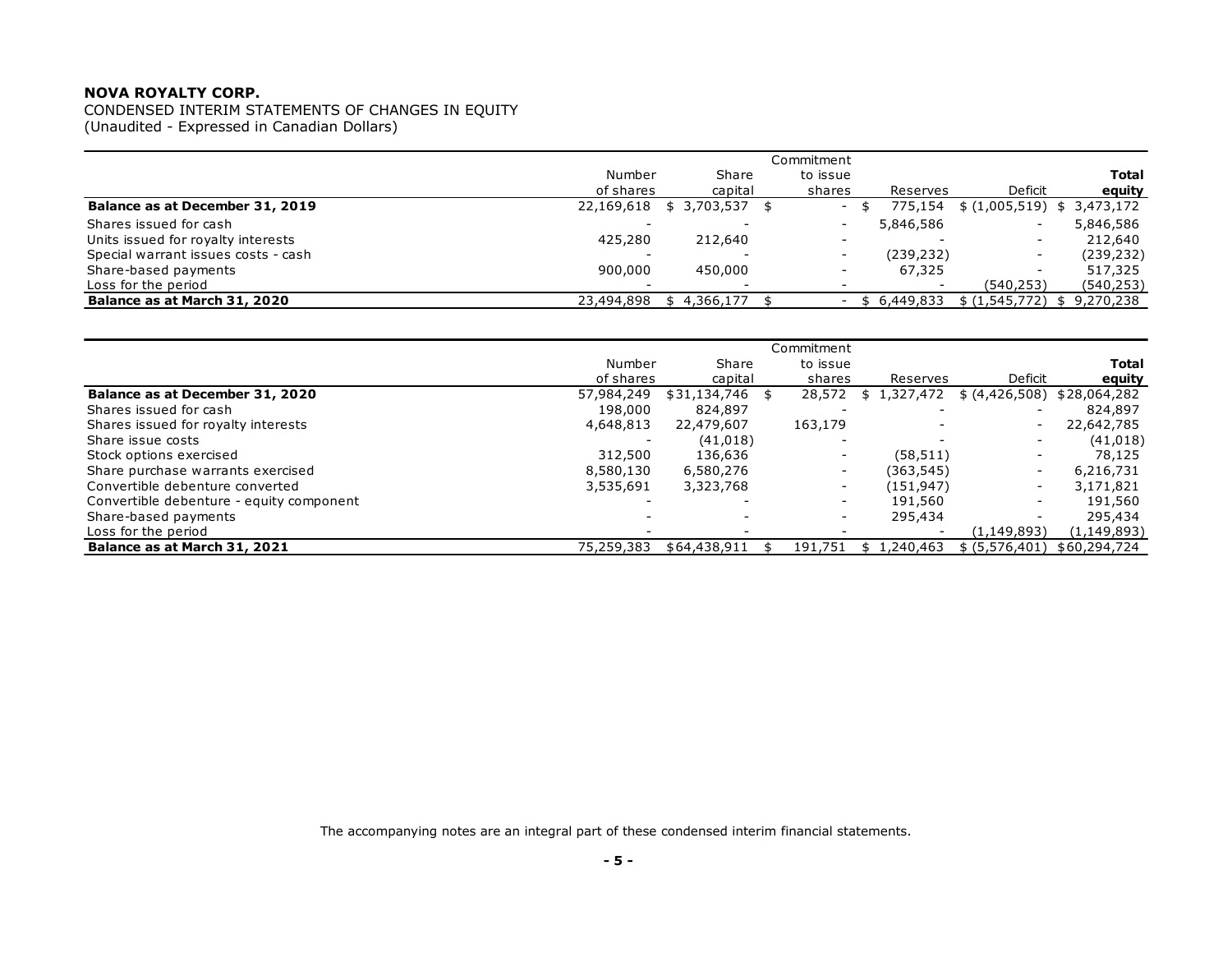NOTES TO THE CONDENSED INTERIM FINANCIAL STATEMENTS (Unaudited - Expressed in Canadian Dollars) FOR THE THREE MONTHS ENDED MARCH 31, 2021

#### **1. NATURE OF OPERATIONS AND GOING CONCERN**

Nova Royalty Corp. (the "Company") is a royalty company focused on nickel and copper deposits. The Company was incorporated pursuant to the provisions of the British Columbia Business Corporations Act on July 20, 2018 and changed its name to Nova Royalty Corp. on June 9, 2020. The Company's head office, registered, and records office address is 501 - 543 Granville Street, Vancouver, British Columbia, Canada. The Company's common shares are listed on the TSX Venture Exchange ("TSX-V") under the symbol "NOVR" and on the OTCQB Venture Market ("OTCQB") under the symbol "NOVRF".

These financial statements are prepared on a going concern basis, which assumes that the Company will be able to meet its obligations and continue its operations for its next fiscal year. Realization values may be substantially different from the carrying values shown and these financial statements do not give effect to adjustments that would be necessary to the carrying values and classification of assets and liabilities should the Company be unable to continue as a going concern. The Company's continuing operations and the ability of the Company to meet commitments are dependent upon the ability of the Company to continue to raise additional equity or debt financing, or the realization of cash generating royalty interests. At the date of these financial statements, the Company has not realized cash generating operations on any of its planned royalty interests. The Company has not achieved profitable operations and has accumulated losses since inception. Management estimates it has sufficient cash and available credit to continue operations for the next 12 months.

In March 2020, the World Health Organization declared coronavirus COVID-19 a global pandemic. This contagious disease outbreak, which has continued to spread, and any related adverse public health developments, has adversely affected workforces, economies, and financial markets globally, potentially leading to an economic downturn. It is not possible for the Company to predict the duration or magnitude of the adverse results of the outbreak and its effects on the Company's business or ability to raise funds.

#### **2. SUMMARY OF SIGNIFICANT ACCOUNTING POLICIES**

#### **Basis of preparation and measurement**

These unaudited condensed interim financial statements have been prepared in accordance with International Financial Reporting Standards ("IFRS") as issued by the International Accounting Standards Board ("IASB"). These unaudited condensed interim financial statements have been prepared in accordance with International Accounting Standard 34, Interim Financial Reporting ("IAS 34"). Accordingly, certain disclosures included in the annual financial statements prepared in accordance with IFRS have been condensed or omitted. These unaudited condensed interim consolidated financial statements should be read in conjunction with the Company's audited financial statements for the year ended December 31, 2020.

The accounting policies applied in the preparation of these unaudited condensed interim financial statements are consistent with those applied and disclosed in the Company's audited financial statements for the year ended December 31, 2020, except for those noted below. The Company's interim results are not necessarily indicative of its results for a full year.

#### **3. RECEIVABLES**

|                                     | March 31 | December 31 |
|-------------------------------------|----------|-------------|
|                                     | 2021     | 2020        |
| GST/VAT and other taxes recoverable | 84,440   | 53,706      |
| Other receivables                   | 18,685   | 21,778      |
|                                     | 103.125  | 75.484      |

The Company's receivables arise from goods and services tax receivable from government taxation authorities and amounts due from a joint operating partner.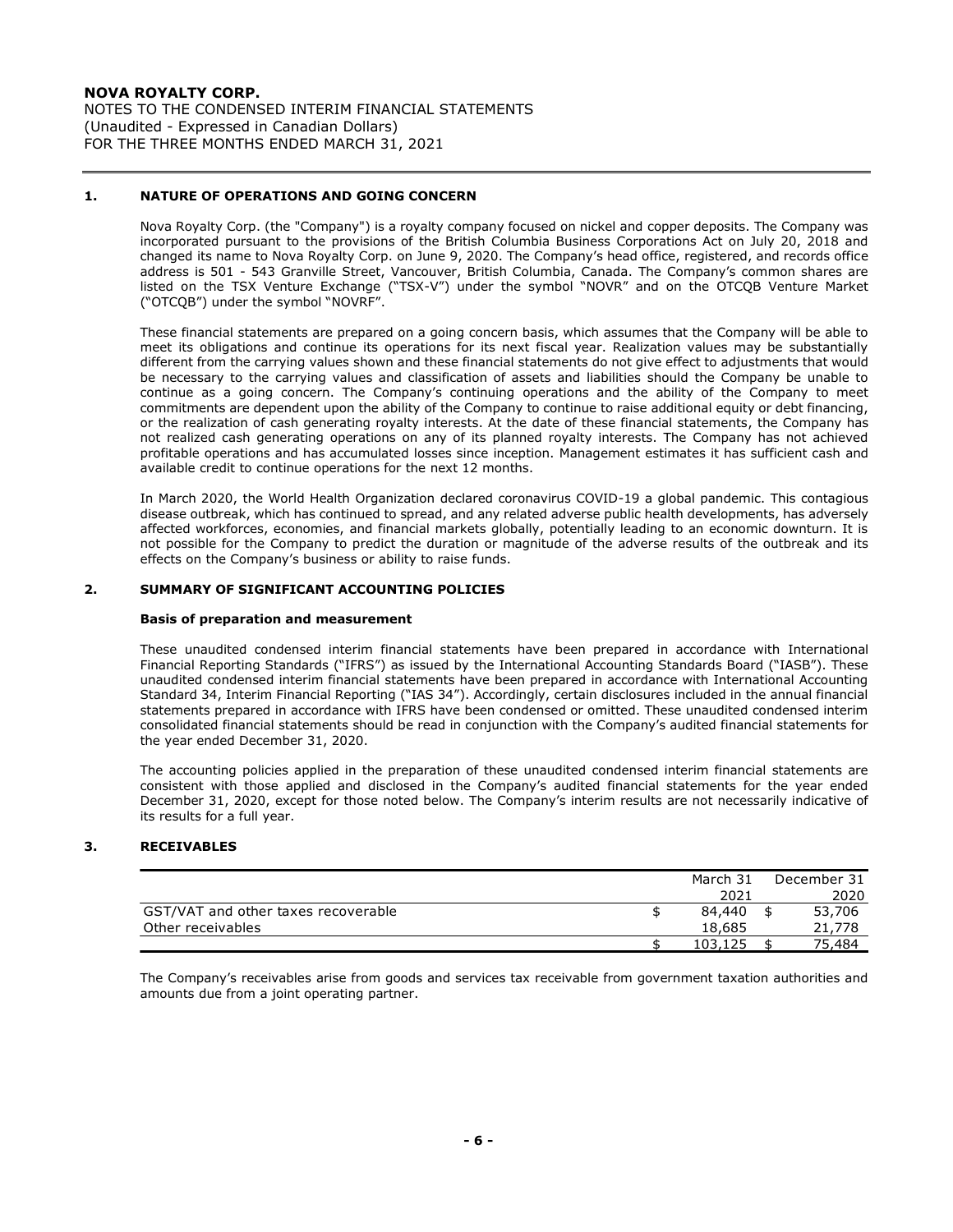NOTES TO THE CONDENSED INTERIM FINANCIAL STATEMENTS (Unaudited - Expressed in Canadian Dollars) FOR THE THREE MONTHS ENDED MARCH 31, 2021

#### **4. ROYALTY INTERESTS**

|                                                                                                                      |  |            |  |             |  | NuevaUnión      |    |            |
|----------------------------------------------------------------------------------------------------------------------|--|------------|--|-------------|--|-----------------|----|------------|
|                                                                                                                      |  | Taca Taca  |  | Vizcachitas |  | and other $(1)$ |    | Total      |
| As at December 31, 2020                                                                                              |  | 17,516,996 |  |             |  | 12,342,359      | \$ | 29,859,355 |
| Taca Taca                                                                                                            |  | 26,466,716 |  |             |  | -               |    | 26,466,716 |
| Vizcachitas                                                                                                          |  |            |  | 8,619,454   |  |                 |    | 8,619,454  |
| As at March 31, 2021                                                                                                 |  | 43,983,712 |  | 8.619.454   |  | 12,342,359      |    | 64,945,525 |
| $\frac{1}{2}$ Other consists of the Basific Empire, Wellecten Conner Belt, Dument, and Twin Metals revalty intersets |  |            |  |             |  |                 |    |            |

Other consists of the Pacific Empire, Wollaston Copper Belt, Dumont, and Twin Metals royalty interests.

#### **Taca Taca royalty**

In October 2020, the Company acquired a 0.24% Net Smelter Return ("NSR") royalty on the Taca Taca copper-goldmolybdenum project in Salta Province of Argentina ("Taca Taca") from certain private sellers for up-front consideration of US\$8,500,000 (\$11,070,230) and 2,000,000 common shares of the Company, valued at \$3,200,000, with additional payments of US\$500,000 six months after closing (\$608,045 paid subsequently), US\$1,000,000 twelve months after closing, and US\$500,000 twenty-four months after closing. As part of the acquisition, the Company paid a 2% finder's fee through the issuance of 212,702 common shares valued at \$340,323. The royalty is subject to a buyback right based on the proven reserves at Taca Taca in a feasibility study completed by a recognized, international consulting firm that is contracted by mutual consent of all parties, including royalty holders. The buyback amount will be equivalent to the amount of the proven reserves multiplied by the prevailing market prices of all applicable commodities within Taca Taca.

In February 2021, the Company acquired a further 0.18% NSR on the Taca Taca project, increasing the total NSR royalty to 0.42%. The acquisition price was US\$3,000,000 (\$3,809,400) in cash and 4,545,454 common shares of the Company, valued at \$21,954,543, both made on closing of the agreement. A further US\$4,000,000 is due within 10 days after the date of the commencement of commerical production on the Taca Taca project. As part of the acquisition, the Company paid a 2% finder's fee through the issuance of 103,359 common shares valued at \$525,064.

#### **Vizcachitas royalty**

In February 2021, the Company completed the acquisition of a 0.98% NSR royalty on open pit operations and 0.49% on underground operations on the San Jose explotation concession forming part of the Vizcachitas Project in Chile, which is owned by Los Andes Copper Ltd. ("LAC"; TSXV:LA). The acquisition price was US\$6,500,000 (\$8,264,373) in cash paid on closing and a further US\$9,500,000 payable in common shares of the Company upon achievement of certain project milestones, which include:

- a) US\$1,750,000 upon issuance of a valid Resolución de Calificación Ambiental ("RCA"), an environmental permit that allows drilling activities regarding the Vizcachitas Project;
- b) US\$1,750,000 upon issuance of the other permits required by the RCA to commence the execution of drilling on the Vizcachitas Project;
- c) US\$1,500,000 upon the disclosure of a pre-feasibility study prepared in accordance with National Instrument 43-101 Standards of Disclosure for Mineral Projects with respect to the Vizcachitas Project and which includes the Concession; and
- d) US\$4,500,000 upon the first to occur of: (i) LAC or its successors or assigns makes a fully-financed construction decision on the Vizcachitas Project (or any part thereof that includes the concession); (ii) LAC or its successors or assigns enters into an earn-in transaction with respect to the Vizcachitas Project (or any part thereof that includes the concession) or for LAC itself, with a third party, for a minimum interest of 51%; or (iii) LAC or its successors or assigns sells the Vizcachitas Project (or any part thereof that includes the Concession) or LAC to an arms' length third party.

As part of the acquisition, the Company agreed to pay a 1% finder's fee through the issuance of 40,291 common shares, valued at \$163,179, recognized as a commitment to issue shares (issued subsequently, Note 13).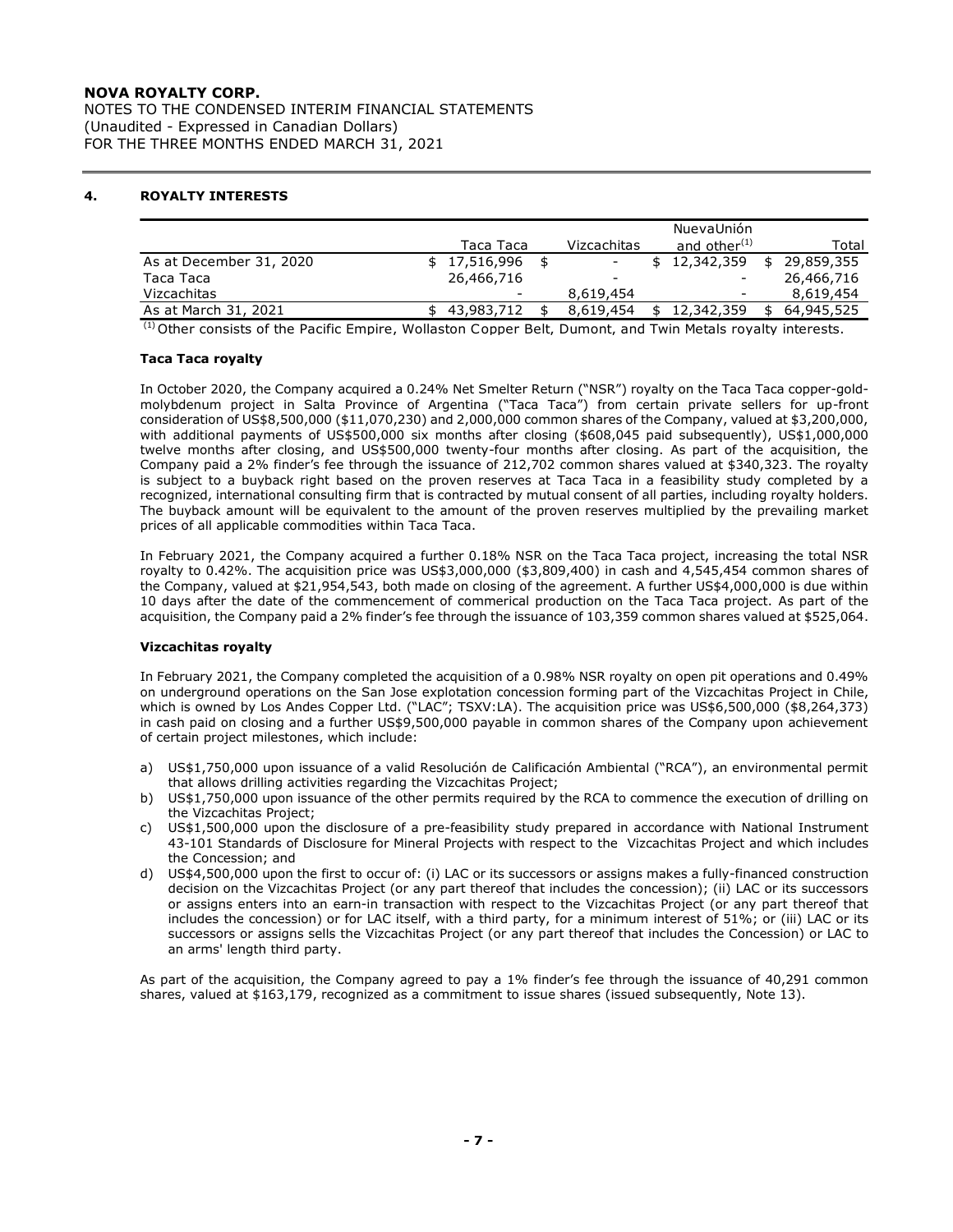NOTES TO THE CONDENSED INTERIM FINANCIAL STATEMENTS (Unaudited - Expressed in Canadian Dollars) FOR THE THREE MONTHS ENDED MARCH 31, 2021

#### **4. ROYALTY INTERESTS** (cont'd…)

#### **Twin Metals royalty**

In November 2020, the Company acquired a 2.4% NSR royalty on a portion of the Twin Metals Minnesota's coppernickel-platinum group metals project (the "TMM Project") located in Minnesota owned by Antofagasta plc ("Antofagasta") from a subsidiary of Boart Longyear Ltd. (ASX:BLY). In additon to the up-front consideration paid on closing, the Company has agreed to make conditional payments totaling up to US\$4,000,000 payable in cash and common shares upon the completion of certain milestones with respect to the TMM Project.

#### **Wollaston Copper Belt exploration royalties**

In September 2020, the Company acquired a portfolio of royalties from Transition Metals Corp. ("TMC"), which includes:

- a) an existing 1.0% NSR royalty on the Janice Lake copper-silver project in Saskatchewan being advanced by Rio Tinto Exploration Canada Inc. (subject to a right of the royalty payor to buy back 0.375% of the royalty for \$750,000 prior to commercial production);
- b) a 1.0% NSR royalty on the Wollaston project;
- c) a 1.25% NSR royalty on the Dundonald nickel project, and
- d) six other royalties on exploration properties.

The Company will retain a right of first refusal ("ROFR") on the sale of any of TMC's retained NSR royalty interests on the Janice Lake, Dundonald, West Matachewan, and the Elephant Head projects.

In additon to the up-front consideration paid on closing, the Company has agreed to make contingent payments totaling up to \$2,000,000 payable in cash and common shares to TMC upon achievement of the following milestones in respect of the Janice Lake project.

#### **NuevaUnión royalty**

In February 2020, the Company acquired an existing 2.0% NSR royalty on future copper production on the Cantarito claim which makes up part of the La Fortuna deposit in the Huasco Province in the Atacama Region of Chile. The acquisition was completed as a joint venture with Metalla Royalty & Streaming Ltd. ("Metalla"; TSXV:MTA) with the companies having formed a special purpose vehicle to hold the Cantarito royalty. The aggregate consideration of US\$8,000,000 is split between the Company and Metalla, where the Company has agreed to pay 75% or US\$6,000,000. On closing, the Company paid US\$2,250,000 (\$2,992,635) in cash. In February 2021, the Company paid US\$750,000 (\$952,867) in cash. The Company has agreed to pay a further US\$1,500,000 in cash and US\$1,500,000 in common shares upon the achievement of commercial production at the La Fortuna deposit. As part of the acquisition, the Company paid a finder's fee through the issuance of 425,280 common shares valued at \$212,640.

#### **Pacific Empire royalty portfolio**

In March 2019, the Company acquired a portfolio of royalties from Pacific Empire Minerals Corp. ("PEMC"). The portfolio includes a 1.0% NSR royalty on all metals and minerals produced from PEMC's Copper King, NUB East, and NWT projects. In August 2019, the Company acquired a 1.0% NSR on all metals and minerals produced from PEMC's Pinnacle Reef project. PEMC has agreed to grant the Company a ROFR on any future royalty or streaming transactions on the projects.

#### **Dumont royalty**

In January 2019, the Company acquired a 2.0% NSR on a portion of the Dumont nickel-cobalt project located in Quebec, which was previsouly held by Karora Resources Inc. ("Karora"). In January 2021, Karora sold its interest to Waterton Global Resource Investments, who has the option to buy back 1% of the NSR royalty for \$1,000,000.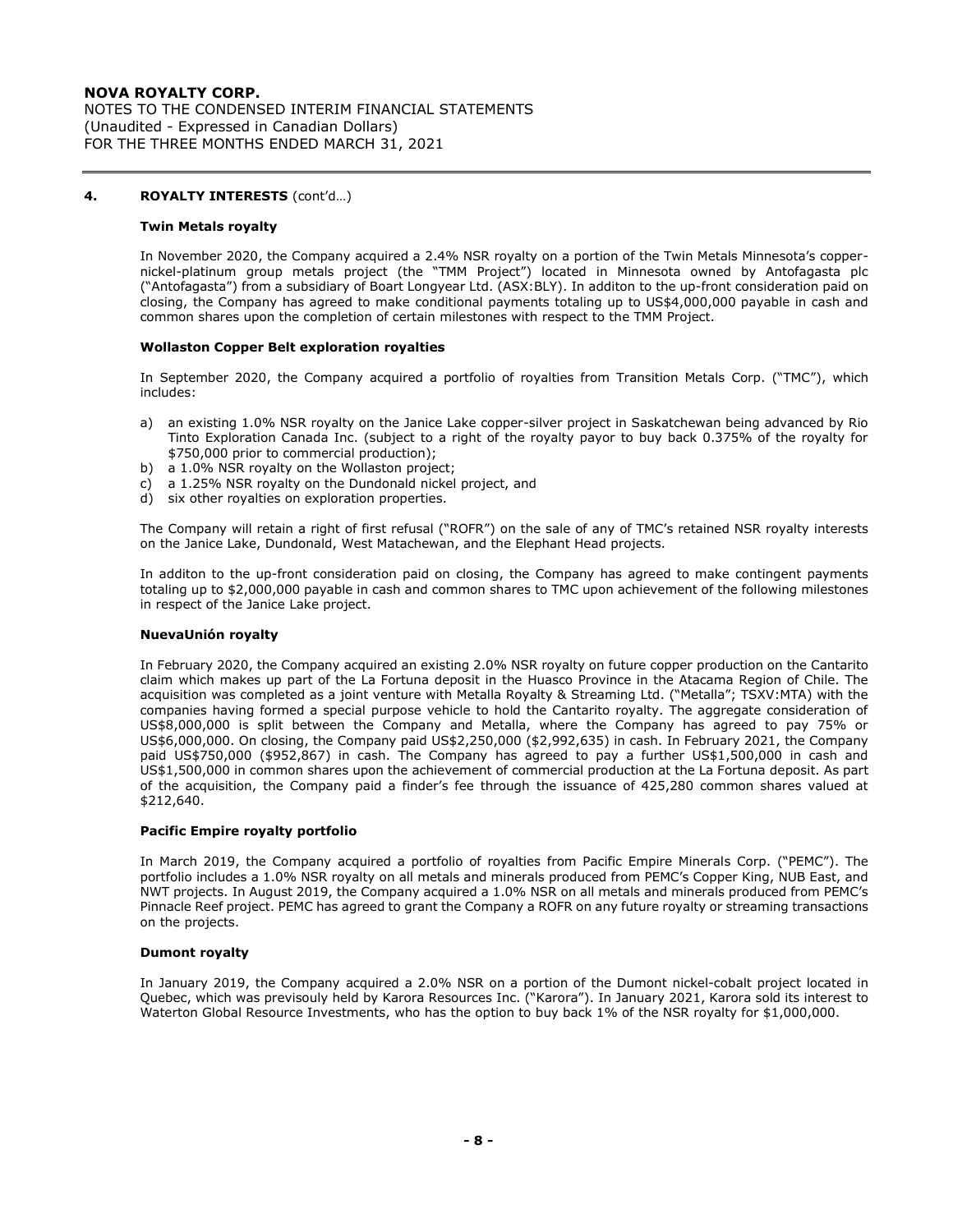NOTES TO THE CONDENSED INTERIM FINANCIAL STATEMENTS (Unaudited - Expressed in Canadian Dollars) FOR THE THREE MONTHS ENDED MARCH 31, 2021

#### **5. DEFERRED ACQUISITION COSTS**

|                                         | March 31 | December 31 |
|-----------------------------------------|----------|-------------|
|                                         | 2021     | 2020        |
| Opening balance                         | 75,658   | 46,154      |
| Additions                               | -        | 75,658      |
| Reallocation for completed acquisitions | (75.658) | (46,154)    |
|                                         | ۰.       | 75,658      |

Costs incurred or accrued prior to the execution and closing of a royalty agreement are deferred. Deferred costs are re-allocated to royalty interests upon signing of a definitive agreement. If management determines not to proceed with a proposed acquisition, the deferred costs are expensed at that time.

#### **6. ACCOUNTS PAYABLE AND ACCRUED LIABILITIES**

|                                             | March 31  | December 31   |
|---------------------------------------------|-----------|---------------|
|                                             | 2021      | 2020          |
| Trade and other payables                    | 220,463   | \$<br>325,336 |
| Payables on Taca Taca acquisition (Note 4)  | 2,537,000 | 2,548,182     |
| Payables on NuevaUnión acquisition (Note 4) |           | 955,501       |
| <b>Accrued liabilities</b>                  | 344,983   | 577,597       |
|                                             | 3,102,446 | 4,406,616     |
| Less: current portion                       | 2,468,196 | 3,769,570     |
| Non-current portion                         | 634,250   | 637,046       |

#### **7. CONVERTIBLE DEBENTURE**

|                                  |    | December 31   |           |
|----------------------------------|----|---------------|-----------|
|                                  |    | 2021          | 2020      |
| Opening balance                  | \$ | 3,026,912     | \$        |
| Additions                        |    | 5,000,000     | 3,500,000 |
| Transaction costs                |    | (279, 839)    | (364,931) |
| Allocation of conversion feature |    | (273, 961)    | (198,755) |
| Accretion                        |    | 151,280       | 90,598    |
| Conversion to common shares      |    | (3, 125, 013) |           |
|                                  |    | 4,499,379     | 3,026,912 |
| Less: current portion            |    |               |           |
| Non-current portion              |    | 4,499,379     | 3,026,912 |

In October 2020, the Company obtained a convertible loan facility of up to \$13,000,000 with Beedie Capital ("Beedie") to fund acquisitions of royalties and streams. The loan was funded by way of an initial advance of \$3,500,000 at closing, and the remaining \$9,500,000 available for subsequent advances in minimum tranches of \$1,500,000 over the term of the loan. The initial advance was convertible into common shares of the Company at a conversion price of \$1.00 per share and with respect to any subsequent advance, at a conversion price equal to a 20% premium above the 30-day volume-weighted average price ("VWAP") of the Company's common shares on the TSX-V. The loan carries an interest rate of 8.0% on advanced funds and 1.5% on standby funds available, with the principal payment due 48 months after closing. The Company has an option under the loan to defer any interest payments during the first 24 months. Beedie also committed to a subscription of \$2,000,000 in the Company's first public offering that subsequently closed in November 2020. In October 2020, the Company drew down the initial advance of \$3,500,000, of which \$2,936,314 was allocated to the liability portion and the residual value of \$198,755 was allocated to the conversion feature as equity, net of transaction costs, and a deferred tax liability of \$46,808 related to the taxable temporary difference arising from the equity portion of the convertible loan was recognized in equity reserves. The effective interest rate on the liability was 13.2% per annum, with an expected life of 4.00 years. In February 2021, all outstanding principal and accrued interest related to the initial advance was converted into 3,535,691 common shares of the Company. The Company also recorded a deferred income tax expense of \$46,808 with an offset to equity reserves to unwind a portion of the deferred taxes that were recognized in October 2020 upon issuance of the initial advance.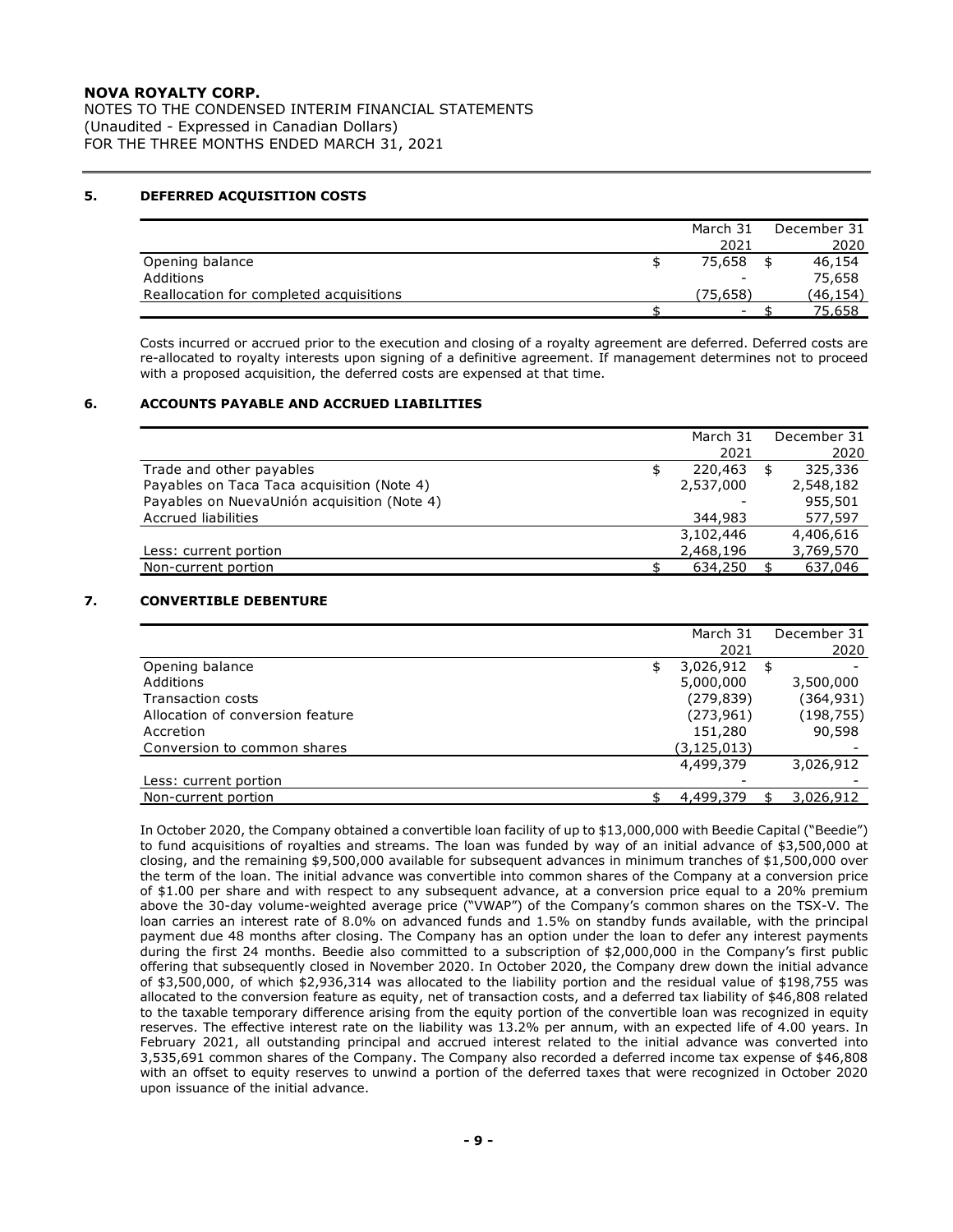NOTES TO THE CONDENSED INTERIM FINANCIAL STATEMENTS (Unaudited - Expressed in Canadian Dollars) FOR THE THREE MONTHS ENDED MARCH 31, 2021

#### **7. CONVERTIBLE DEBENTURE** (cont'd…)

In February 2021, an advance of \$5,000,000 was drawn on the facility, with \$4,500,000 remaining available for subsequent advances over the term of the loan. This second advance is convertible into common shares of the Company at a conversion price of \$5.67 per common share, accrues interest at 8.00% per annum and matures on October 7, 2024. On initial recognition of the second advance \$4,726,039 was allocated to the liability portion of convertible debt, and the residual value of \$273,961 was allocated to the conversion feature as equity. A deferred tax liability of \$66,179 related to the taxable temporary difference arising from the equity portion of the convertible loan was recognized in equity reserves. Transaction costs of \$279,839 and \$16,222 were allocated to the liability and equity portions of convertible debt respectively, based on relative fair value at issuance. The effective interest rate on the liability was 11.8% per annum, with an expected life of 3.62 years.

In February 2021, the Company entered into an amended and restated convertible loan agreement with Beedie in which the total funds available under the facility increased from \$13,000,000 to \$25,000,000. As at March 31, 2021, undrawn funds available under the convertible loan facility were \$20,000,000 (December 31, 2020 - \$9,500,000). Under the amended and restated convertible loan agreement, the Company is required to maintain a cash balance of at least \$500,000 at all times. During the three months ended March 31, 2021 and as at March 31, 2021 the Company was in compliance with this financial covenant.

During the three months ended March 31, 2021, the Company paid or accrued standby charges of \$61,515 (2020 - \$Nil).

#### **8. SHARE CAPITAL**

As at March 31, 2021, the authorized share capital consists of an unlimited number of common shares without par value, of which 3,541,875 (December 31, 2020 - 4,674,000) common shares were held in escrow to be released over time to April 2022.

In February 2021, the Company established an at-the-market ("ATM") equity program to distribute up to \$25,000,000 of common shares of the Company under the ATM equity program. The common shares will be issued by the Company to the public from time to time, through the agents, at the Company's discretion.

#### **Issued share capital**

During the three months ended March 31, 2021, the Company:

- a) issued 198,000 common shares in the ATM equity program for gross proceeds of \$824,897, with aggregate share issue costs paid and/or accrued of \$41,018;
- b) issued 4,648,813 common shares, valued at \$22,479,607, pursuant to the acquisition of royalty interests and accrued associated non-cash finder's fees of \$163,179 as a commitment to issue shares;
- c) issued 3,535,691 common shares through the conversion of a convertible debenture;
- d) issued 312,500 common shares for proceeds of \$78,125 on the exercise of 312,500 stock options; and
- e) issued 8,580,130 common shares for proceeds of \$6,216,731 on the exercise of 8,580,130 share purchase warrants.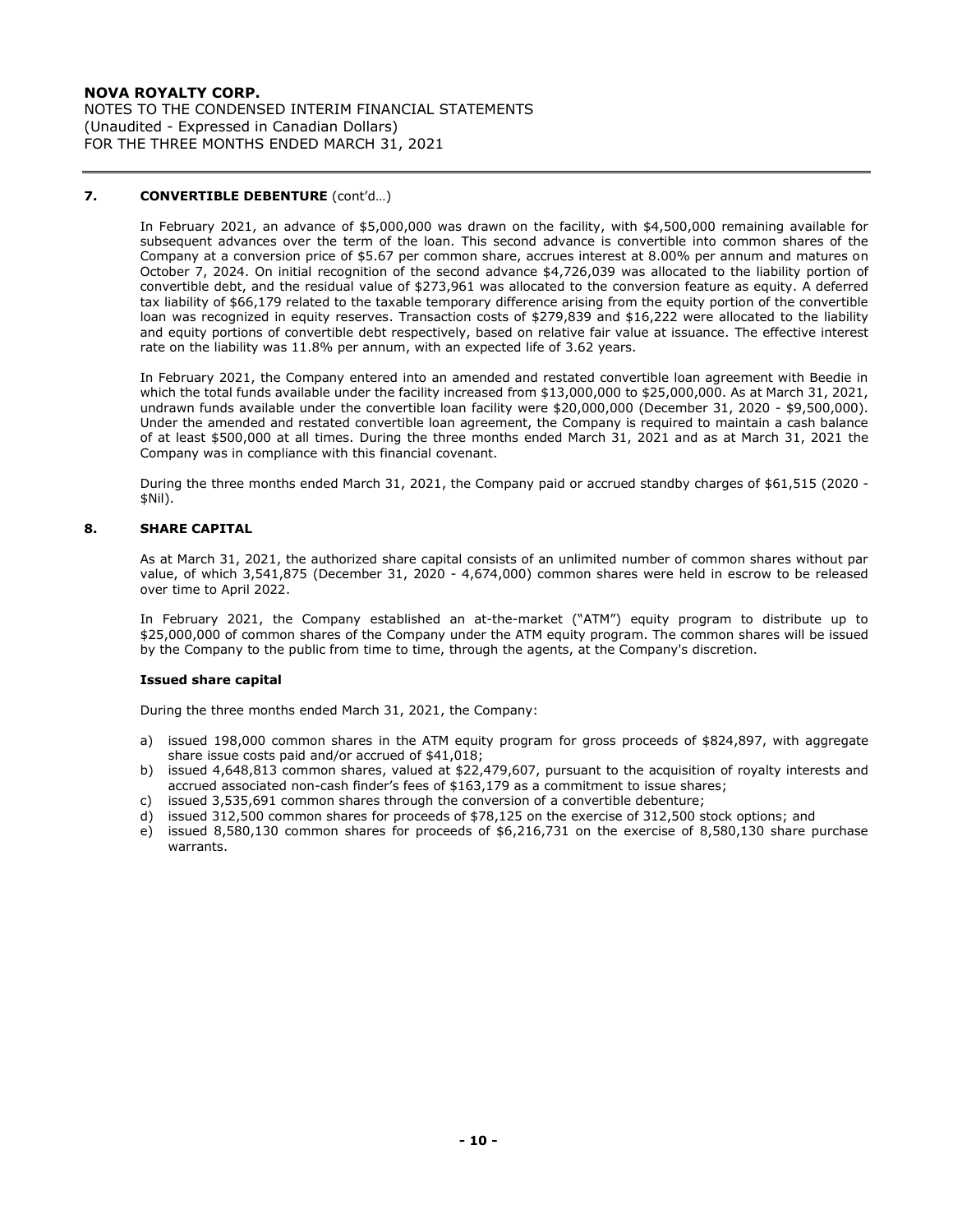NOTES TO THE CONDENSED INTERIM FINANCIAL STATEMENTS (Unaudited - Expressed in Canadian Dollars) FOR THE THREE MONTHS ENDED MARCH 31, 2021

#### **8. SHARE CAPITAL** (cont'd…)

#### **Issued share capital** (cont'd…)

During the three months ended March 31, 2020, the Company:

- a) issued 11,693,172 special warrants of the Company for gross proceeds of \$5,846,586. Each special warrant had a subscription price of \$0.50 and will be deemed exercised into one unit of the Company for no additional consideration, on the earlier of (i) becoming a reporting issuer and obtaining a listing of the common shares of the Company on a recognized stock exchange in Canada; (ii) a transaction that provides holders of the special warrants with comparable liquidity; or (iii) the date that is four months and one day following the closing. Each unit will consist of one common share and one-half share purchase warrant. Each full share purchase warrant is exercisable at \$1.00 per share for 24 months following the closing subject to an acceleration clause. The Company incurred \$302,298 in share issue costs as follows: (i) \$239,232 in cash; and (ii) 239,000 broker warrants exercisable at \$0.50 per share for 24 months following the date of issuance. These broker warrants were valued at \$63,066 and their fair value was estimated using the Black-Scholes option pricing model with weighted average assumptions as follows: risk-free interest rate of 1.52%, dividend yield of 0%, volatility of 100%, forfeiture rate of 0%, and an expected life of 2 years;
- b) issued 425,280 common shares, valued at \$212,640, for finder's fees associated with a royalty interest acquisition; and
- c) issued 900,000 common shares, valued at \$450,000, for restricted share units ("RSUs") vested.

#### **Stock options**

The continuity of stock options for the three months ended March 31, 2021 is as follows:

|                         |             | Weighted average |
|-------------------------|-------------|------------------|
|                         |             | exercise         |
|                         | Outstanding | price            |
| As at December 31, 2020 | 2,600,000   | 0.25             |
| Granted                 | 325,000     | 4.75             |
| Exercised               | (312,500)   | 0.25             |
| As at March 31, 2021    | 2,612,500   | 0.81             |

The weighted average remaining useful life of stock options outstanding is 3.17 (December 31, 2020 - 3.17) years. The Company's outstanding and exercisable stock options as at March 31, 2021 are as follows:

| Expiry date   | Exercise price | Outstanding | Exercisable |
|---------------|----------------|-------------|-------------|
| March 1, 2024 |                | 2,287,500   | 2,287,500   |
| March 1, 2026 | 4.75           | 325,000     |             |

#### **Restricted share units**

The continuity of RSUs for the three months ended March 31, 2021 is as follows:

|                         | Outstanding |
|-------------------------|-------------|
| As at December 31, 2020 | 1,400,000   |
| Granted                 | 405,000     |
| As at March 31, 2021    | 1.805.000   |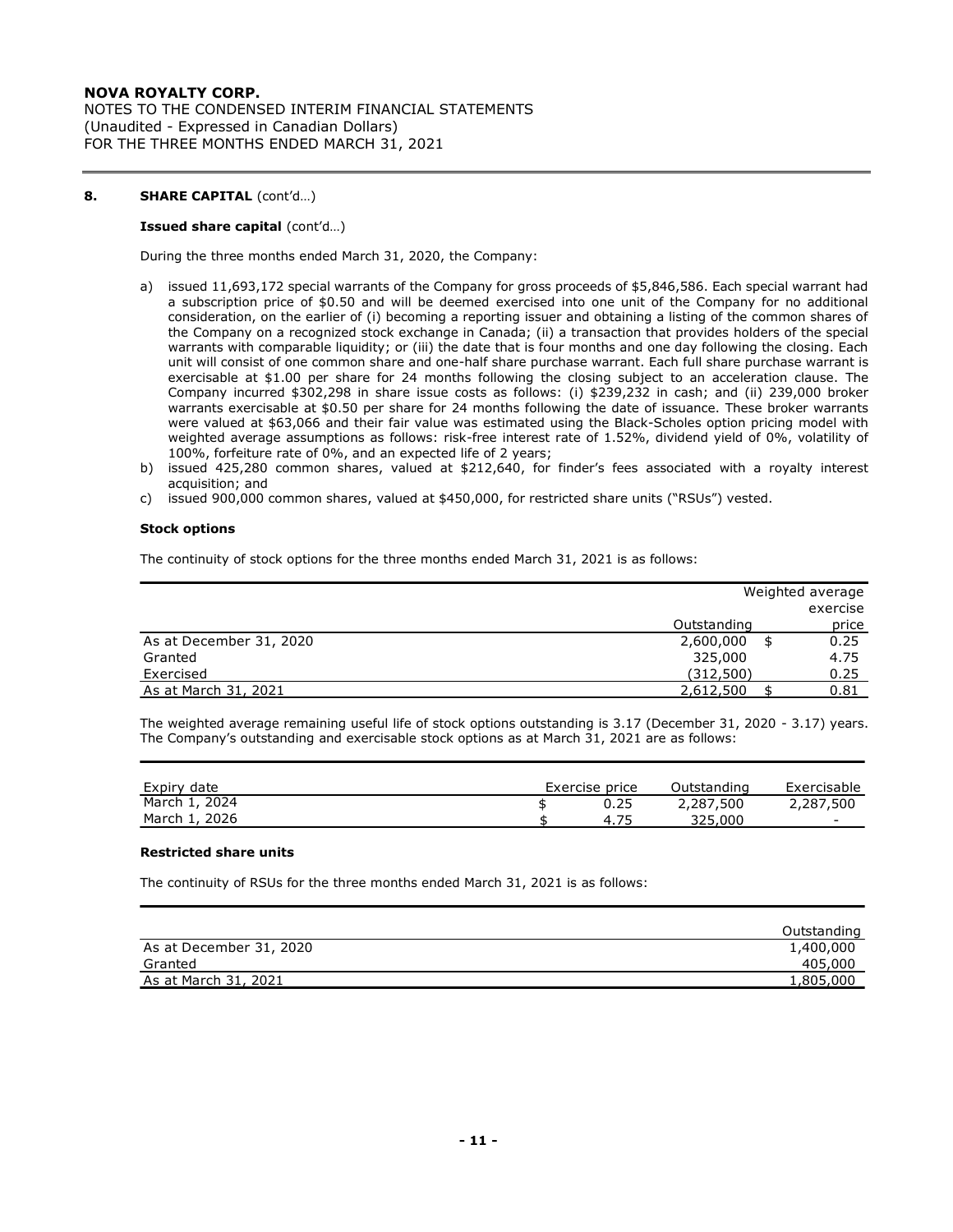NOTES TO THE CONDENSED INTERIM FINANCIAL STATEMENTS (Unaudited - Expressed in Canadian Dollars) FOR THE THREE MONTHS ENDED MARCH 31, 2021

#### **8. SHARE CAPITAL** (cont'd…)

#### **Restricted share units** (cont'd…)

As at March 31, 2021, the weighted average remaining life of the RSUs outstanding was 1.48 (December 31, 2020 - 0.71) years with vesting periods of up to 36 months. The Company's outstanding RSUs as at March 31, 2021 are as follows:

| Expiry date  | <b>Outstanding</b> |
|--------------|--------------------|
| Apr 27, 2022 | 1,400,000          |
| Feb 22, 2024 | 405,000            |

#### **Share purchase warrants**

The continuity of share purchase warrants for the three months ended March 31, 2021 are as follows:

|                         |             | Weighted average |
|-------------------------|-------------|------------------|
|                         |             | exercise         |
|                         | Outstanding | price            |
| As at December 31, 2020 | 8,636,995   | 0.72             |
| Exercised               | (8,580,130) | 0.72             |
| As at March 31, 2021    | 56,865      | 0.50             |

In January 2021, the Company accelerated the expiry of certain outstanding share purchase warrants exercisable at prices of \$0.40 and \$1.00 per share. Pursuant to the terms of these share purchase warrants, the closing price of the Company's common shares was greater than \$1.00 or \$1.25 per share for twenty (20) consecutive trading days after the issue date, the Company accelerate the expiry date of these warrants such that the warrants would expire on the 30<sup>th</sup> day following the date of notice.

The following table summarizes the warrants outstanding as at March 31, 2021:

| $\sim$ $\sim$<br>date<br>Expiry                                                | $\sim$<br>Exercise | price | Jutstar<br>.<br>istanding           |
|--------------------------------------------------------------------------------|--------------------|-------|-------------------------------------|
| 2022<br>$\overline{\phantom{0}}$<br>۰q<br><b>Februar</b><br>$\mathbf{v}$<br>-- |                    | u.ou  | $\sim$ $\sim$ $\sim$<br>,,865<br>סכ |

#### **Share-based payments and share-based payment reserve**

During the three months ended March 31, 2021, the Company granted 325,000 (2020 - Nil) stock options with a fair value of \$3.53 (2020 - \$Nil) per option. The fair value of the stock options granted was estimated using the Black-Scholes option pricing model with weighted average assumptions as follows:

|                                 | March 31 | March 31 |
|---------------------------------|----------|----------|
| Weighted average:               | 2021     | 2020     |
| Risk free interest rate         | $0.90\%$ | n/a      |
| Expected dividend yield         | 0%       | n/a      |
| Expected stock price volatility | 100%     | n/a      |
| Expected life in years          |          | n/a      |
| Forfeiture rate                 | 0%       | n/a      |

During the three months ended March 31, 2021, the Company recorded share-based payment expense of \$295,434 (2020 - \$517,325), of which \$73,068 (2020 - \$67,325) represents the fair value of options vested during the period with the offsetting amounts credited to reserves, and \$222,366 (2020 - \$450,000) represents the fair value of RSUs vesting during the period.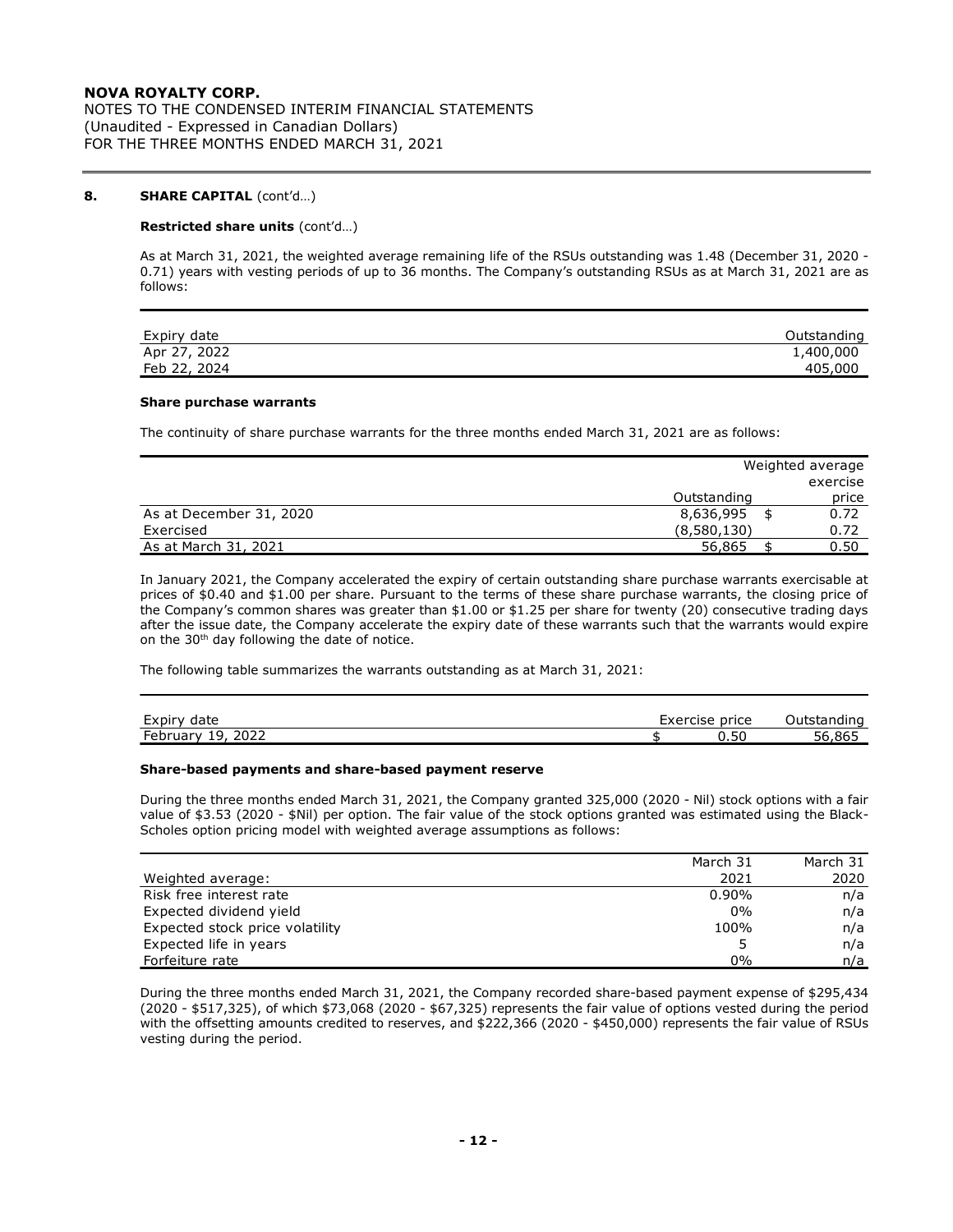NOTES TO THE CONDENSED INTERIM FINANCIAL STATEMENTS (Unaudited - Expressed in Canadian Dollars) FOR THE THREE MONTHS ENDED MARCH 31, 2021

#### **9. RELATED PARTY BALANCES AND TRANSACTIONS**

The Company considers key management personnel to include its management, outside directors, and any entity controlled by them. The aggregate value of transactions and outstanding balances relating to key management personnel were as follows:

|                                           | Salary       | Share-based   |               |
|-------------------------------------------|--------------|---------------|---------------|
| For the three months ended March 31, 2021 | or fees      | payments      | Total         |
| Management                                | 38,610       | \$<br>72,233  | \$<br>110,843 |
| <b>Directors</b>                          | 40,750       | 123,614       | 164,364       |
|                                           | 79,360       | 195,847       | 275,207       |
|                                           |              |               |               |
|                                           | Salary       | Share-based   |               |
| For the three months ended March 31, 2020 | or fees      | payments      | Total         |
| Management                                | \$<br>39,515 | \$<br>238,893 | \$<br>278,408 |
| <b>Directors</b>                          |              | 35,343        | 35,343        |
|                                           | 39,515       | 274,236       | 313,751       |

During the three months ended March 31, 2021, the Company paid or accrued \$345,127 (2020 - \$61,750) to DLA Piper (Canada) LLP ("DLA Piper"), a law firm in which a director is a partner of. The aggregate amount has been allocated as follows: \$63,512 (2020 - \$ 15,438) for professional fees, \$124,015 (2020 - \$46,312) for debt and equity financing costs, and \$157,600 (2020 - \$Nil) for royalty interest acquisition costs.

Also during the three months ended March 31, 2021, the Company paid or accrued \$45,000 (2020 - \$17,143) to Seabord Services Corp. ("Seabord"). Seabord provides the following services: A Chief Financial Officer ("CFO"), a Corporate Secretary, accounting and administration staff, and office space to the Company. The CFO and Corporate Secretary are employees of Seabord and are not paid directly by the Company.

As at March 31, 2021, included in accounts payable and accrued liabilities is \$3,750 (December 31, 2020 - \$382,227) to key management personnel for fees and reimbursable expenses, \$90,000 (December 31, 2020 - \$45,000) to Seabord, and \$5,470 to DLA Piper (December 31, 2020 - \$53,000). In addition, as at March 31, 2021, the Company has a commitment to issue 57,144 (December 31, 2020 - 57,144) common shares, valued at \$28,572 (December 31, 2020 - \$28,572), to Seabord for services rendered.

#### **10. SUPPLEMENTAL DISCLOSURE WITH RESPECT TO CASH FLOWS**

#### **Significant non-cash investing and financing activities**

During the three months ended March 31, 2021, the Company:

- a) issued 4,648,813 common shares, valued at \$22,479,607, pursuant to royalty interest acquisition agreement;
- b) recognized a commitment to issue 40,291 common shares, valued at \$163,179, pursuant to a finder's fee on royalty interest acquisition;
- c) reallocated \$75,658 of deferred acquisition costs to royalty interest on completion of the Vizcachitas and Taca Taca royalty interest acquisitions;
- d) reallocated \$191,560 to reserves for the conversion feature of the subsequent advance on the convertible debenture;
- e) issued 3,535,691 common shares, valued at \$3,323,768, pursuant to the conversion of convertible debenture;
- f) reallocated \$58,511 from reserves to share capital for 312,500 stock options exercised; and
- g) reallocated \$363,545 from reserves to share capital for 8,580,130 share purchase warrants exercised.

During the three months ended March 31, 2020, the Company:

- a) issued 425,280 common shares, valued at \$212,640, pursuant to royalty acquisition agreements;
- b) issued 239,000 brokers warrants, valued at \$63,066, as finder's fees;
- c) reallocated \$46,154 of deferred acquisition costs to royalty interests on completion of the NuevaUnion royalty interest acquisition agreement; and
- d) accrued \$1,062,724 in accounts payable for staged royalty interest acquisition payments.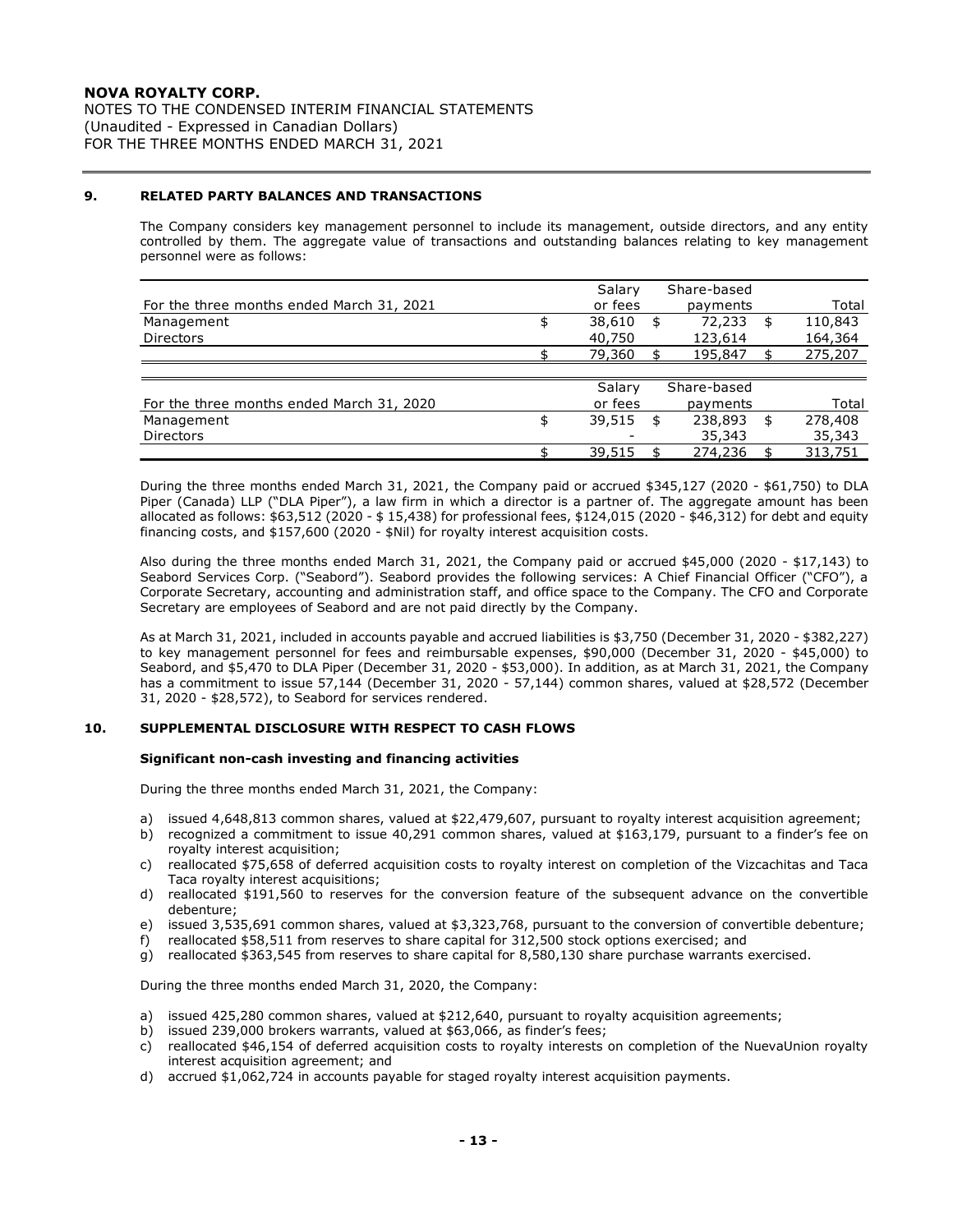NOTES TO THE CONDENSED INTERIM FINANCIAL STATEMENTS (Unaudited - Expressed in Canadian Dollars) FOR THE THREE MONTHS ENDED MARCH 31, 2021

#### **11. FINANCIAL INSTRUMENTS**

The Company classified its financial instruments as follows:

|                                          | March 31  | December 31     |
|------------------------------------------|-----------|-----------------|
|                                          | 2021      | 2020            |
| Financial assets - amortized cost:       |           |                 |
| Cash                                     | 2,638,872 | \$<br>5,400,687 |
| Receivables                              | 18,685    | 21,778          |
| Financial liabilities - amortized cost:  |           |                 |
| Accounts payable and accrued liabilities | 2,468,196 | 3,769,570       |
| Other payables                           | 634,250   | 637,046         |
| Convertible debenture                    | 4,499,379 | 3,026,912       |

Financial instruments recorded at fair value on the statement of financial position are classified using a fair value hierarchy that reflects the significance of the inputs used in making the measurements. The fair value hierarchy has the following levels: (a) Level 1 - Unadjusted quoted prices in active markets for identical assets or liabilities; (b) Level 2 - Inputs other than quoted prices that are observable for assets or liabilities, either directly or indirectly; and (c) Level 3 - Inputs for assets and liabilities that are not based on observable market data. The fair value hierarchy requires the use of observable market inputs whenever such inputs exist. A financial instrument is classified to the lowest level of the hierarchy for which a significant input has been considered in measuring fair value.

The carrying value of cash, receivables, accounts payable and accrued liabilities, and other payables approximated their fair value because of the short-term nature of these instruments. The fair values of the Company's convertible debenture is approximated by their carrying values as its interest rates are comparable to current interest rates.

The Company's activities expose it to financial risks of varying degrees of significance, which could affect its ability to achieve its strategic objectives for growth and shareholder returns. The principal financial risks to which the Company is exposed are metal price risk, credit risk, liquidity risk, currency risk, and interest rate risk. The Board of Directors has overall responsibility for the establishment and oversight of the Company's risk management framework and reviews the Company's policies on an ongoing basis.

#### **Capital risk management**

Capital is comprised of the Company's shareholders' equity and any debt that it may issue. The Company's objectives when managing capital are to maintain financial strength and to protect its ability to meet its ongoing liabilities, to continue as a going concern, to maintain creditworthiness and to maximize returns for shareholders over the long term. Protecting the ability to pay current and future liabilities includes maintaining capital above minimum regulatory levels, current financial strength rating requirements and internally determined capital guidelines and calculated risk management levels. The Company is subject to externally imposed financial capital covenant as disclosed in Note 7.

#### **Credit risk**

Credit risk is the risk of loss arising from a customer or third party to a financial instrument failing to meet its contractual obligations. The Company's credit risk is primarily attributable to its cash and receivables. The Company limits exposure to credit risk by maintaining its cash with large financial institutions.

#### **Liquidity risk**

Liquidity risk is the risk that the Company will not be able to meet its financial obligations as they fall due. The Company attempts to ensure there is sufficient capital to meet short-term business requirements, after taking into account cash flows from operations and the Company's holdings of cash as well as anticipated proceeds from future financings. The Company believes that these sources are sufficient to cover the likely short-term cash requirements, but that further funding will be required to meet long-term requirements. The maturities of the Company's non‐ current liabilities are disclosed in Notes 6 and 7. All current liabilities are settled within one year.